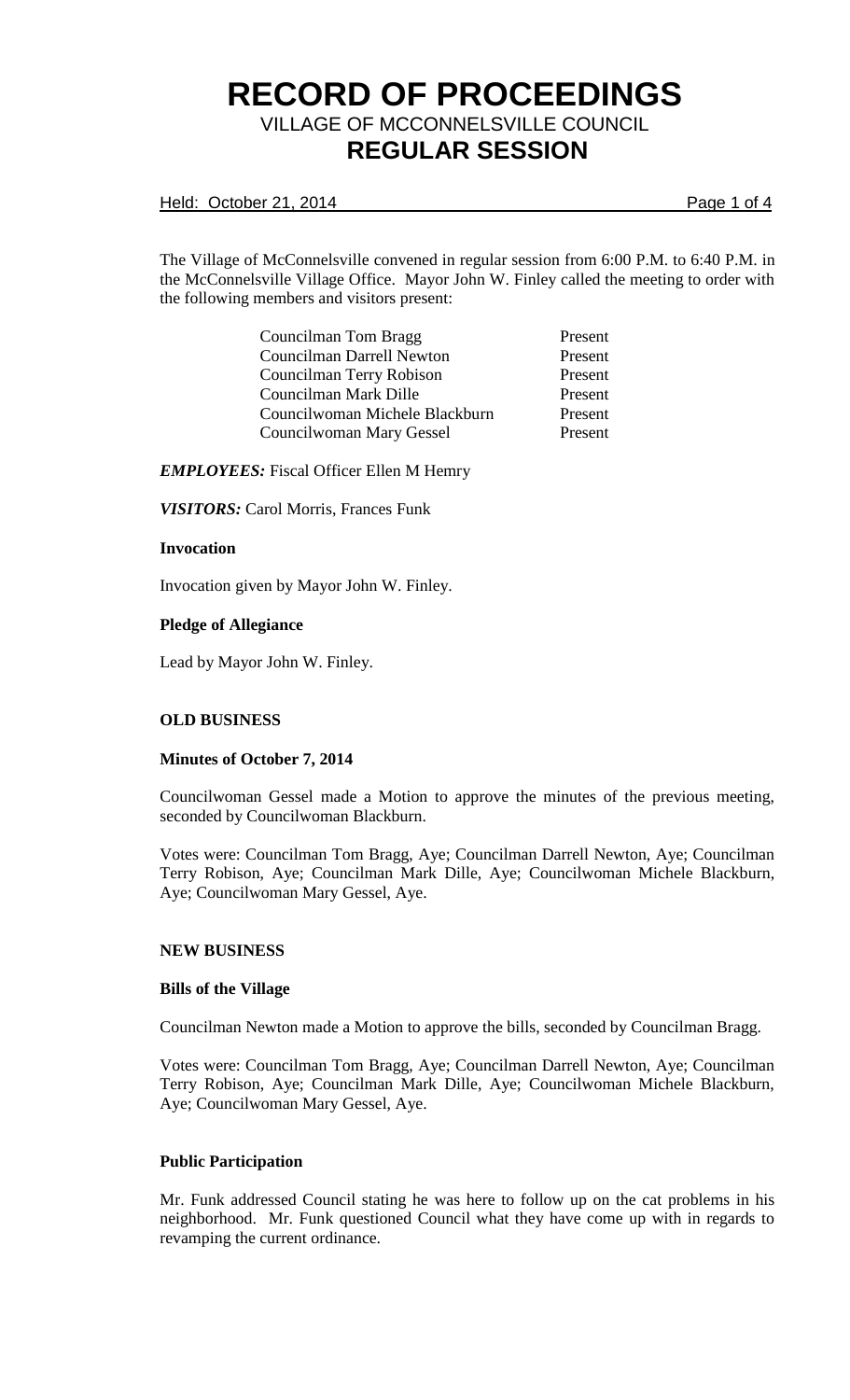## Held: October 21, 2014 **Page 2 of 4**

Councilman Dille stated they are currently working on it; they have to be very careful how it is worded as they will have to enforce it once it is written.

Mr. Funk stated the sample they had at the Committee Meeting from Albany stated the cats had to be vaccinated and spayed or neutered or the individuals would be fined. Mr. Funk felt this was a good idea; and, he feels there will be a constant problem if something isn't done.

Councilman Dille stated he understood and this was a very difficult situation.

Councilwoman Gessel stated she has talked to the County Auditor and there is nothing county wide that can be done.

## **Mayor John W. Finley**

Mayor Finley reported there will be a Public Meeting Monday, October 27, 2014 at 3 P.M. in the Commissioner's Chambers. This meeting will be held to discuss business and address the points for the Issue II Applications. Mayor Finley stated he and the Village Administrator will be atttending.

Mayor Finley reported he had a meeting last Thursday with Mike Workman and a perspective Business Entrepreneur from out of town. Mayor Finley stated he is trying to solicit and bring new jobs and new businesses to our community.

Mayor Finley stated he will be getting with the Village Administrator to write up a lease agreement for the Village office space that we received the one bid on.

Mayor Finley reported he has a meeting set up with Ashland regarding the property on Seventh Street.

Councilman Newton questioned where things were at with the building on Seventh Street.

Mayor Finley stated it has been torn down and a letter has been sent to the Prosecutor.

Mayor Finley reported the paving project has begun. Mayor Finley noted the Village Tax Levy monies goes towards the street paving; we utilize it every year for paving. Mayor Finley stated the base of the road in the curve in the Sandy Bank Addition that is being paved is not very good. The big issue on this is the trash trucks. Mayor Finley stated that is an issue we may need to address if we continue allowing these big trucks to travel on the streets. Mayor Finley stated along with the streets that are being paved through the Issue II monies; the Village is going to do extra paving on Kennebec.

Fiscal Officer Hemry noted she has not been given a dollar amount to cut a purchase order yet for this extra paving. If it exceeds her authority in writing a Then and Now Purchase Order, she will have to bring an Emergency Resolution to Council prior to paying them.

Mayor Finley noted Neal Offenberger, an employee of the Village is in the hospital with some health issues. Mayor Finley stated our prayers are with him.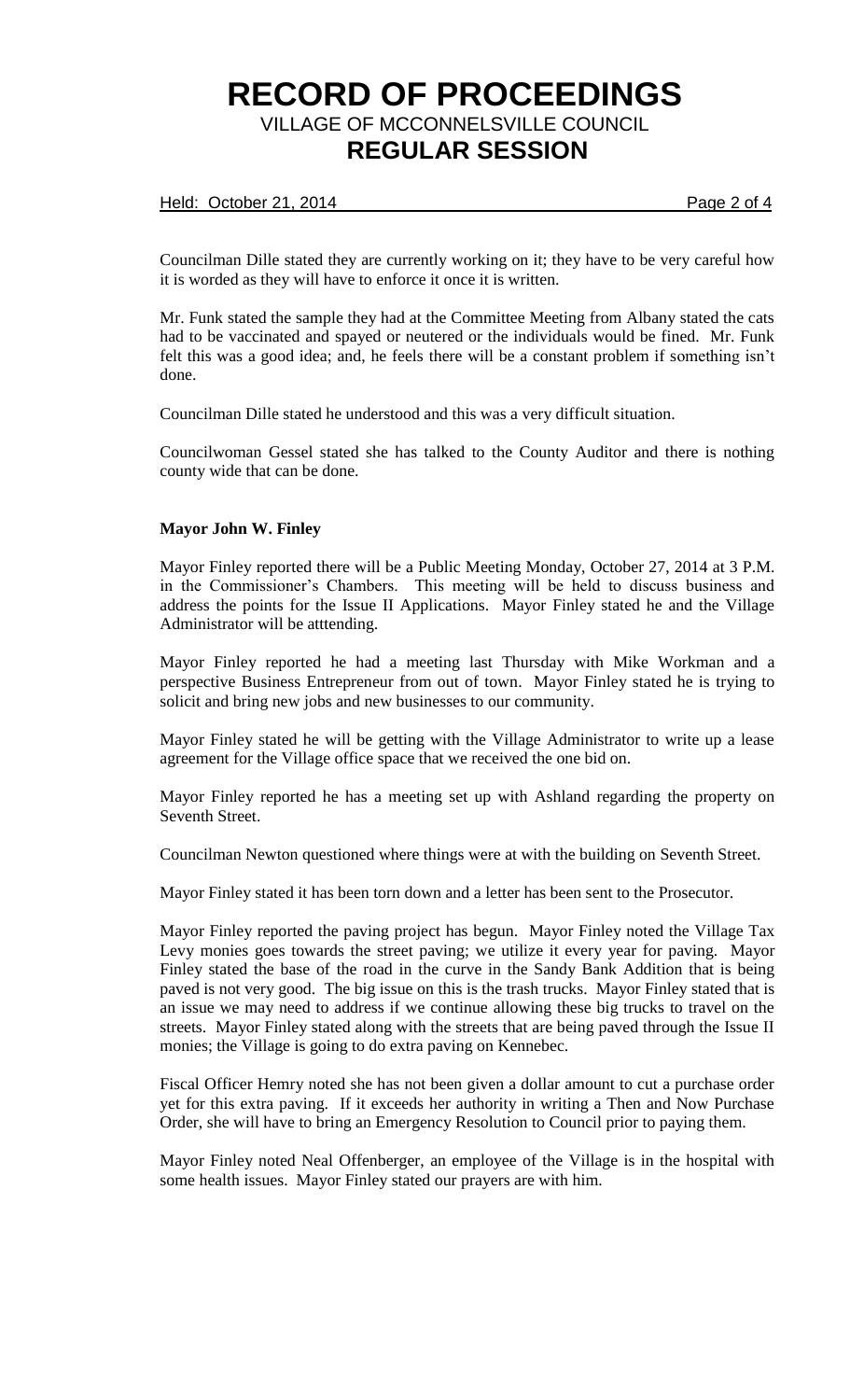Held: October 21, 2014 **Page 3 of 4** 

# **Fiscal Officer Hemry**

Fiscal Officer Hemry reported the Village received a refund check from BWC with regards to their Billion Back proposal they set forth in order to strengthen Ohio's economy, modernize their operations and protect Ohio's workforce. They are urging employers to use this to strengthen their employee safety and health programs. This is the second year the Village has received this refund.

Fiscal Officer Hemry stated the Village received \$5,464.57; this money was deposited proportionately back into the funds it was originally expended from; General, Street, Water; and, Sewer.

Mayor Finley stated he would like to see us use this money for safety. Councilman Robison stated he will look into it.

### **Recreation & Buildings Committee**

Councilwoman Blackburn stated she felt we should advertise to rent the room at the pool for children's birthday parties, etc.

## **Streets & Alley Committee**

Councilman Newton reported there will be a Streets & Alley Committee Meeting on Tuesday, October  $28<sup>th</sup>$  at 6:00 P.M.

## **Economic Development Committee**

Councilwoman Blackburn reminded everyone Trick-or-Treat will be held next Thursday; and the Key Club kids will be collecting canned goods for the food pantry. She noted they will be dressed in costume.

Councilwoman Blackburn stated she believes we missed a lot of opportunity when we passed up the school property; and, feels we should look into purchasing that piece of land. Councilwoman Blackburn stated Crooksville built a Recreation Center with grant monies and she would like to see us do something here.

#### **Finance Committee**

Councilman Robison reminded everyone of the Committee Meeting Thursday evening at 6:00 here in Council Chambers.

## **Public Safety Committee**

Councilman Dille reported on the Safe Routes to School Program. Councilman Dille worked with Lynn and Jean Copeland at East Elementary and got surveys out to the parents. They have received them back and he requested Fiscal Officer Hemry to mail them out tomorrow to Columbus. Councilman Dille stated the next step will be an on-site survey to scope everything out.